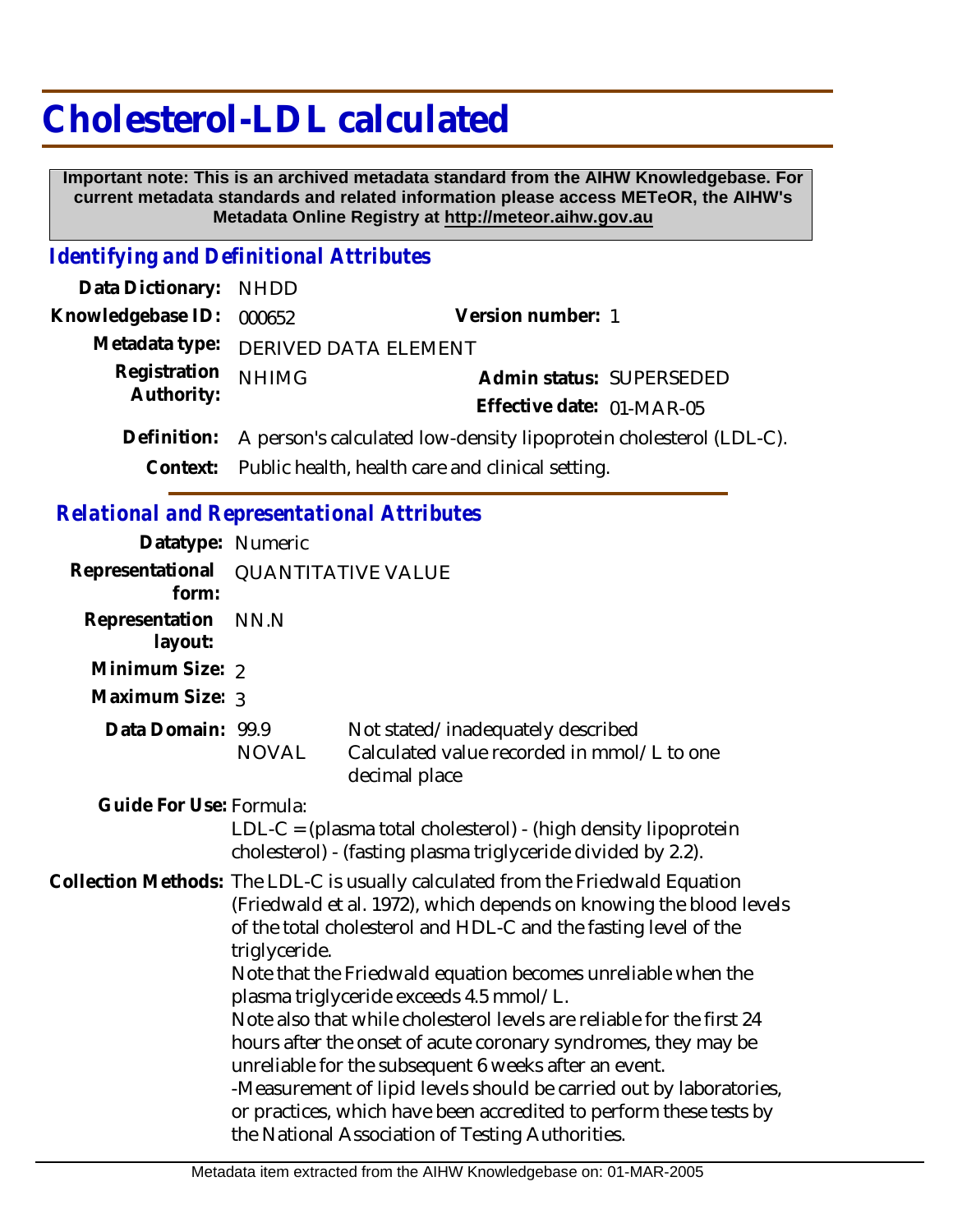| -To be collected as a single venous blood sample, preferably<br>following a 12-hour fast where only water and medications have<br>been consumed.                                                                                                                                                                 |
|------------------------------------------------------------------------------------------------------------------------------------------------------------------------------------------------------------------------------------------------------------------------------------------------------------------|
| Related metadata: is used in conjunction with Service contact date version 1<br>is calculated using Cholesterol-HDL - measured version 1<br>is calculated using Cholesterol-total - measured version 1<br>is calculated using Triglycerides - measured version 1<br>is calculated using Fasting status version 1 |

## *Administrative Attributes*

Source Document: National Heart Foundation of Australia and the Cardiac Society of Australia and New Zealand, Lipid Management Guidelines - 2001, MJA 2001; 175: S57-S88.

**Source Organisation:** CV-Data Working Group (CVWG)

Comments: High blood cholesterol is a key factor in heart, stroke and vascular disease, especially coronary heart disease (CHD).

> Poor nutrition can be a contributing factor to heart, stroke and vascular disease as a population's level of saturated fat intake is the prime determinant of its level of blood cholesterol.

The majority of the cholesterol in plasma is transported as a component of LDL-C. Thus, the evidence linking CHD to plasma total cholesterol and LDL-C is essentially the same.

Cardiovascular disease (clinical): Many studies have demonstrated the significance of blood cholesterol components as risk factors for heart, stroke and vascular disease.

Scientific studies have shown a continuous relationship between lipid levels and CHD and overwhelming evidence that lipid lowering interventions reduces CHD progression, morbidity and mortality.

There are many large-scale, prospective population studies defining the relationship between plasma total (and LDL) cholesterol and the future risk of developing CHD. The results of prospective population studies are consistent and support several general conclusions:

-the majority of people with CHD do not have markedly elevated levels of plasma total cholesterol or LDL-C

-there is a continuous positive but curvilinear relationship between